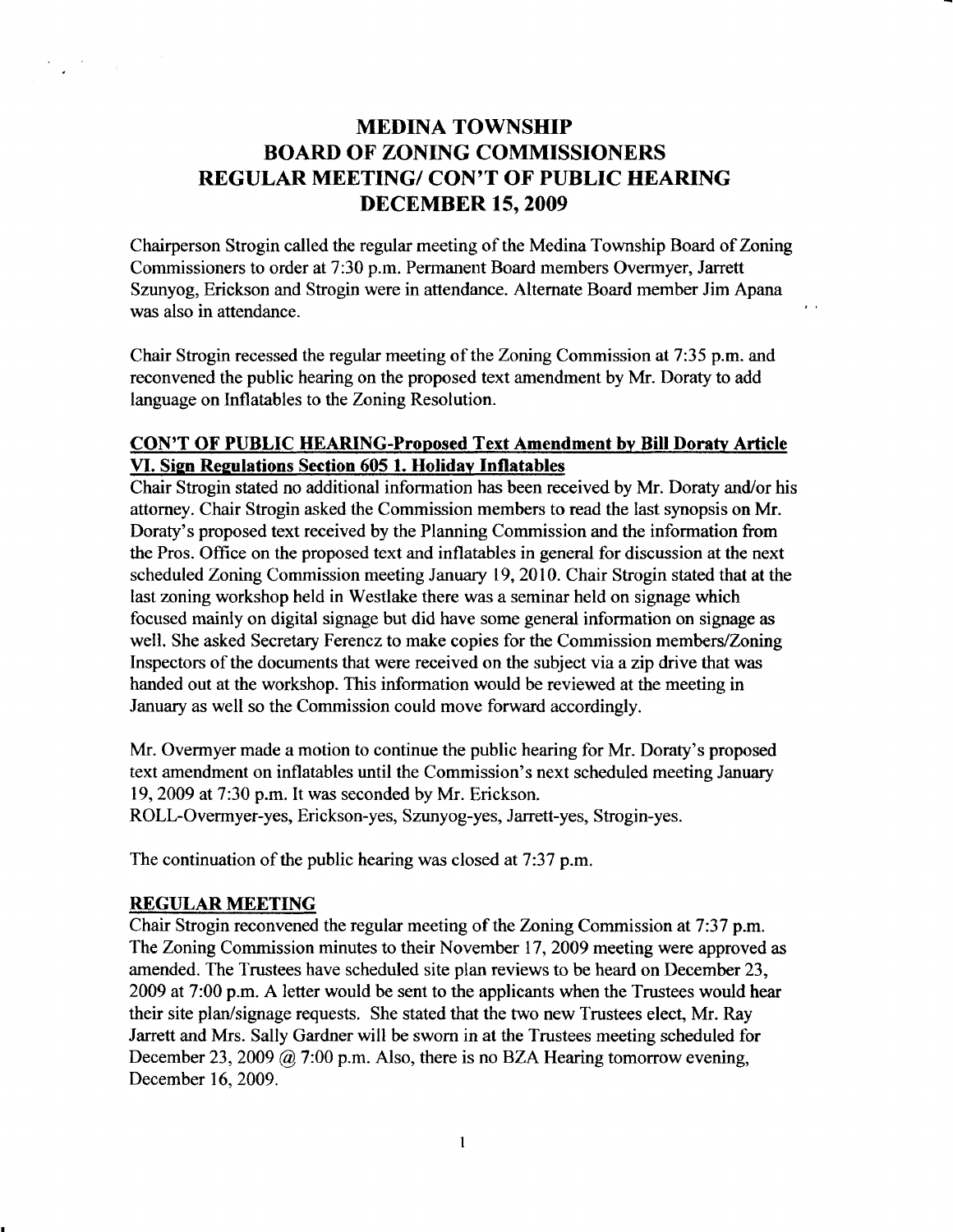## PAGE 2 ZC 12/15/09

# **SITE PLANS**

### Justin Miller Attornev at Law-3443 Medina Rd. Suite 101 E

Mr. Justin Miller addressed the Commission. He stated he would like to locate his law office at3443 Medina Rd.

Mr. Erickson made a motion supprove the change of use for Justin Miller Attorney at Law to be located at 3443 Medina Rd. Suite 101 E as presented. It was seconded by Mr. Overmyer.

ROLL CALL- Erickson-yes, Overmyer-yes, Jarrett-yes, Szunyog-yes, Strogin-yes.

Mr. Miller stated he was also before the Commission to request signage. The signage request is for a 1,88 sq. ft. id panel on the existing pylon sign.

Ms. Szunyog made a motion approve the id panel sign to be placed on the existing pylon sign for Justin Miller Attorney at Law to be located at 3443 Medina Rd. Suite 101 E not to exceed 1.88-sq. ft. as presented. It was seconded by Mr. Overmyer. ROLL CALL- Szunyog-yes, Overmyer-yes, Jarrett-yes, Erickson-yes, Strogin-yes.

### Heartland Church- Pearl Rd. (Fenn Crossings)

Mr. Tony Cerny from Architectural Design Studios and Mr. Holley represented Heartland Church. He stated they were before the Commission this evening to receive site plan approval for Heartland Church to be a tenant in Fenn Crossings. Chair Strogin stated this plaza formally known as Fenn Plaza is being currently being refurbished. Mr. Cemy stated Heartland Church would be occupying about  $\frac{1}{2}$  of the former tenant space occupied by Tractor Supply Co. Mr. Cerny stated there was ample parking and the lot has recently been paved as well as the landscaping installed.

Mr. Erickson asked how many services would Heartland Church be holding? Mr. Holley stated they had one scheduled at this time on Sunday from l0:00-l l:00 am. He added if they did offer two services they would try to have everyone out by noon. Chair Strogin asked if the facility would be used on other days besides Sunday? Mr. Holley responded yes, and that was one of the reasons they were interested in the site because currently they were located at the High School and were only allowed to be there an hour or so and had to set up and tear down each time the school was used. This site would give the Church options for different programs to be offered instead of having to rent space in different businesses/buildings as well as provide office space for the church.

Mr. Overmyer made a motion to approve the use for Heartland Church to be located at 3839 Pearl Rd. (Fenn Crossings) as presented. It was seconded by Mr. Jarrett. ROLL CALL- Overmyer-yes, Jarrett-yes, Erickson-yes, Szunyog-yes, Strogin-yes.